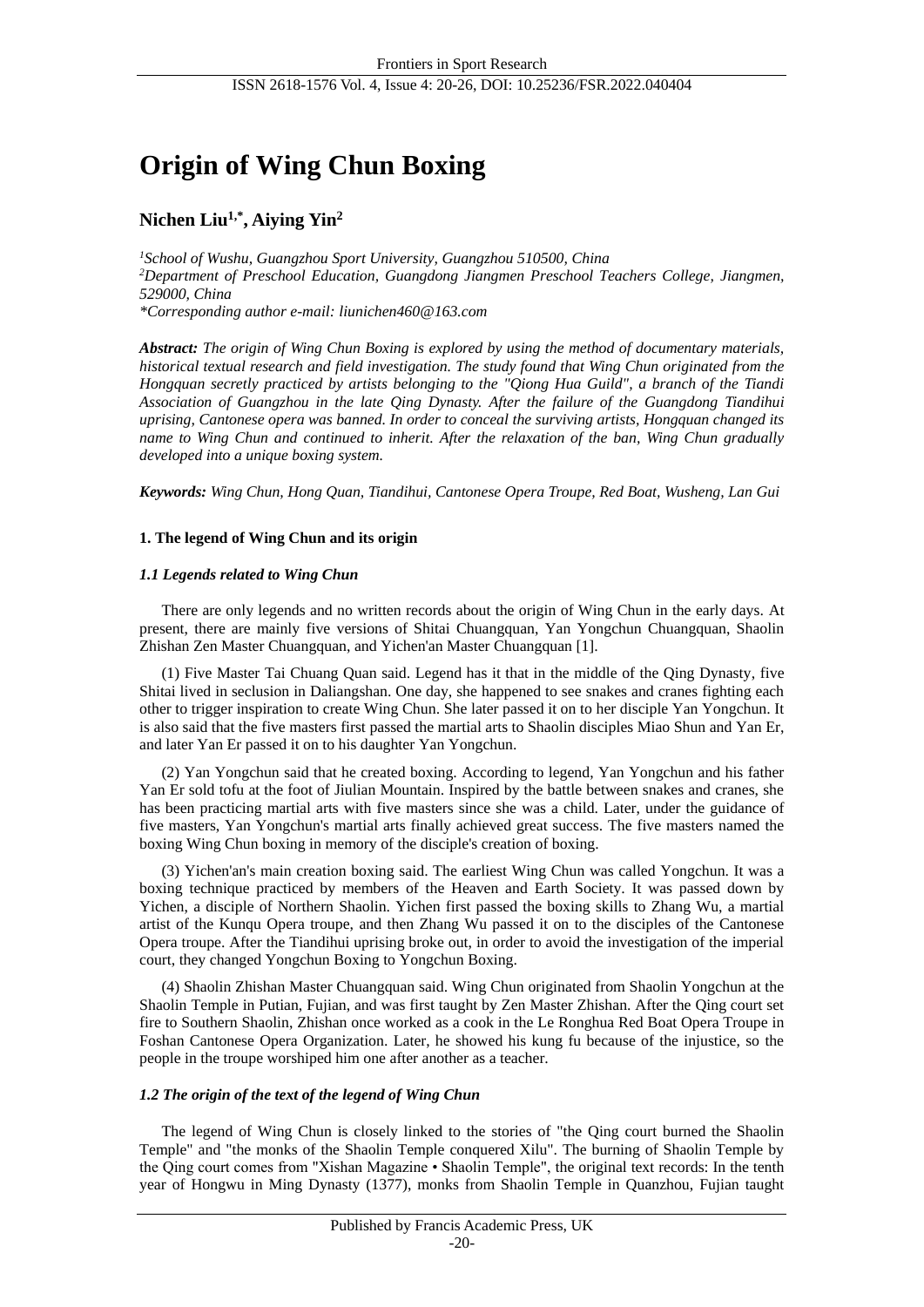martial arts to Quannan. Cai Yangeng learned from Shaolin monk Zhiming since he was a child and is proficient in all eighteen martial arts. Later, Cai Yangeng passed on his art to Feng An. Feng Anchuan's apprentices Huang Mei, Bai Mei and Feng Daode. And Wumei, Miao Xian, Zhishan, Liaofan, and Liaoyin are his disciples and nephews. Later, the father of Hu Huiqian, a native of Jinyi, was beaten to death by Yangcheng Lunfang workers while working in Guangdong. In order to avenge his father's revenge, Huiqian went to Fujian (Jiuhua Mountain) to learn martial arts in southern Shaolin. Desperate for revenge, he escaped from Shaolin before his martial arts skills were completed and killed many Lunfang workers and caused a disaster. The Cantonese were unwilling and contacted the government to put down the ring. Later, Fang Shiyu was kicked to death by five nuns in the fight for his friend. In the autumn of the twenty-eighth year of Qianlong's reign, the imperial court ordered the Shaolin Temple to be burned down. After the destruction of Shaolin, Zhishan and others took refuge in the people, among which they took refuge in Yongchun County, Fujian Province. So there is the theory of Yongchun, Dazun, Taizu, and Houquan. Shaolin Temple monk Zheng Xilu came from Tiandihui's "huibo", the original text records: During the Kangxi period, there was an invasion of Xilufan that no one could match, and the court was forced to issue a list to summon heroes from all over the world to go to the national disaster. After the Shaolin monks were recruited to defeat Xilufan, they gave up the reward and returned to the temple. Soon after, because someone wrongly accused the Shaolin monks of plotting a rebellion, the Qing court sent troops to attack and burn down the Shaolin Temple. After this disaster, Shaolin monks suffered heavy casualties. Only five people, Hu Dedi, Li Shikai, Ma Chaoxing, Fang Dahong and Cai Dezhong, escaped successfully. Later, they met Wan Yunlong and others, formed an alliance of blood, and rebuilt the Shaolin Temple in Jiuhua Mountain, Fujian, and were honored by the Heaven and Earth Society as the five ancestors of Hongmen.

Comparing the above two stories, we can see that the legend of Wing Chun is actually a continuation and reconstruction of the stories recorded in Huibo and Xishan Magazine. They have similar characters, locations and storylines. The difference is that in the legend of Wing Chun, Wing Chun changed from the place name and boxing name "Yongchun" in "Xishan Magazine" to the person's name and boxing name "Wing Chun". According to Zhou Weiliang's research, there was indeed a temple called Shaolin Temple in Yongchun, Fujian during the Ming and Qing Dynasties, but these have nothing to do with martial arts [2]. As for Wumei, Zhishan, Baimei, Hu Huiqian, Fang Shiyu, and others, they are the names of the characters in the Qing Dynasty novel "The Prosperity of the Holy Dynasty". "The Prosperity of the Holy Dynasty, Evergreen" is also known as "New Biography of Embroidered Image of Evergreen Wizards" and "Qianlong's Excursion to Jiangnan". The novel mainly tells the story of Emperor Qianlong's private visit to the south of the Yangtze River, punishing evil and promoting good. Among them is the story of the host of Shaolin Temple in Fujian, Zhishan, and his apprentices Hu Huiqian and Fang Shiyu who bullied the weak and were annihilated by officers and soldiers jointly with Wumei, Baimei and others. By comparison, the stories contained in "Xishan Magazine • Shaolin Temple" are highly similar to those in "The Prosperity of the Holy Dynasty". Judging from the time of publication, the text content of "Xishan Magazine • Shaolin Temple" is basically a copy of the content of "The Prosperity of the Holy Dynasty". The difference is that the characters in "The Prosperity of the Holy Dynasty" and "Xishan Magazine • Shaolin Temple" have "reversed roles". The villains in the former all become heroes in the latter, while those in the former Positive characters are described as negative characters. In addition, Jing Dali and Zhou Weiliang and others have verified that the records in "Hui Bo" and "Xishan Magazine • Shaolin Temple" are obviously inconsistent with historical facts, and cannot be regarded as historical facts. The burning of the Shaolin Temple by the Qing court is purely fabricated [3]. From this, it can be seen that the legend of Wing Chun has no factual basis. Most of them are deduced from the above text. However, although the legend of Wing Chun is not true, its origin is closely related to the Heaven and Earth Society and Shaolin Temple. In the legend of Wing Chun, although the stories cannot represent the facts, the stories are indeed a reflection of the facts.

#### **2. The origin of Wing Chun, Tiandihui and Cantonese opera troupe**

#### *2.1 The relationship between Tiandihui and Shaolin and Hongquan*

Tiandi Association, also known as Hongmen, was originally active in Fujian and Taiwan and other regions. In its founding and development, there are distinct martial arts characteristics [4]. After Jiaqing (1819), the Heaven and Earth Society was introduced from Fujian to Guangdong, Jiangxi, Guangxi, Hunan and other regions [5]. By the Xianfeng period (1851-1861), the Tiandi Society had become a common practice in the Pearl River Delta region of Guangdong and developed into a powerful civilian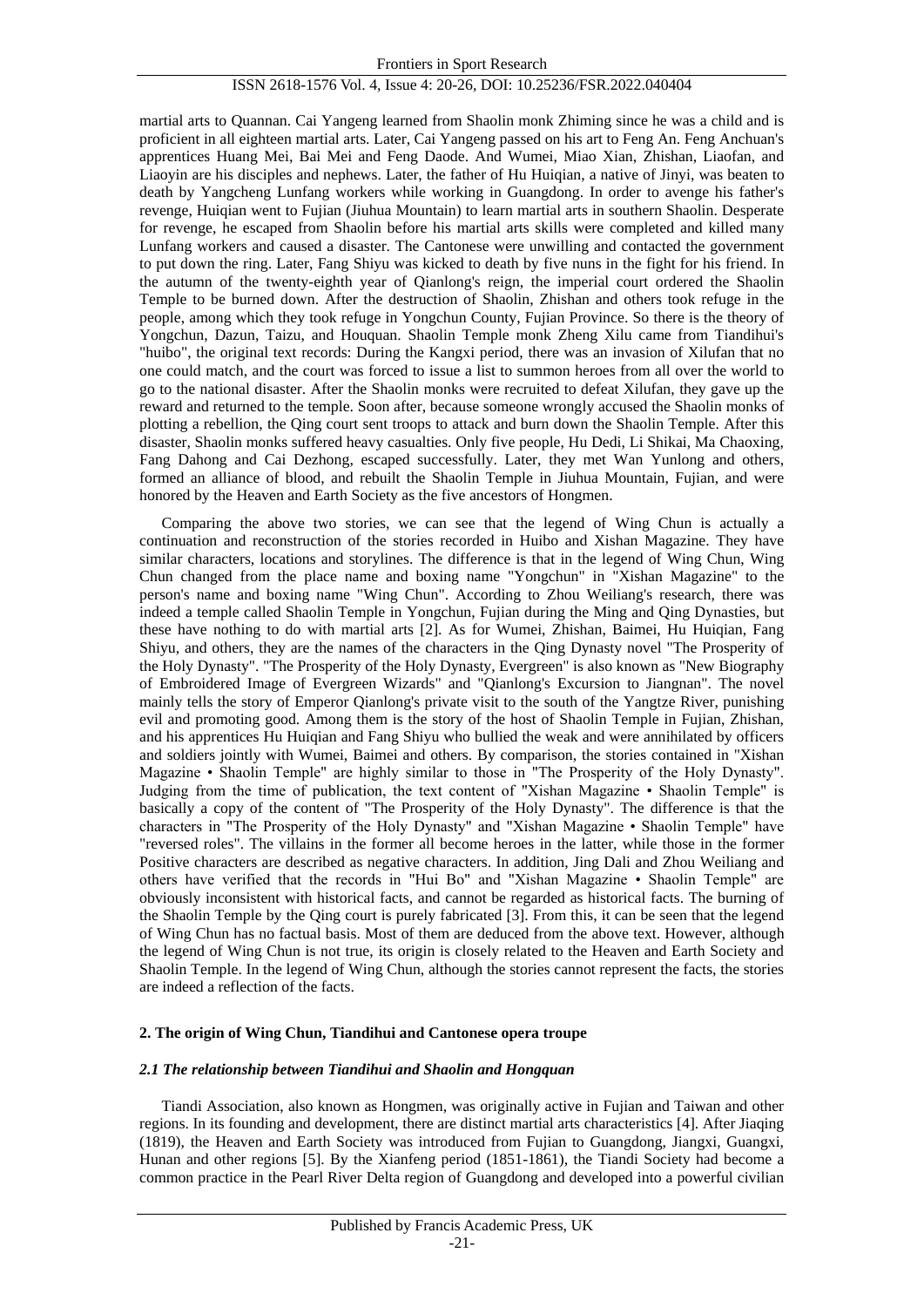armed force. According to records, there were as many as 17 Tiandi Society organizations seized by the Guangzhou government at that time [6]. At that time, the members of the Tiandihui were mainly from homeless people who lost their land, unemployed small handicraftsmen and social idlers. These people from the lower classes of society and all over the three religions and nine streams are involved in many industries and groups. In order to improve the combat effectiveness and strengthen the cohesion of the organization, the Tiandi Association places special emphasis on learning martial arts. Due to the great military exploits of Shaolin Temple in Ming Dynasty and the outstanding dissemination of Shaolin Wushu by Shaolin disciples Bian Cheng, Cheng Zongyou, Shi Jingyan, Gao Ru, etc., Shaolin Temple in Qing Dynasty had a huge social influence and became synonymous with Chinese Wushu and a symbol of chivalrous spirit avatar. Therefore, in order to gain the support of the people, the Tiandi Society has spared no effort to describe themselves as Shaolin disciples, and describe all the martial arts Hongquan they practice as Shaolinquan.

The name Hongquan originates from the Heaven and Earth Society and is also known as Hongmen. For example, the "Church Origins Test" records: "What is 'Hongmen'? It was named after the reign of Emperor Taizu of the Ming Dynasty, Hongwu. It refers to the heaven as the father and the earth as the mother, so it is also known as the 'Heaven and Earth Society'... All allies, both are called Hongmen, and the door is also the door of the door, so it is also called the Hongjia." Therefore, all the boxing techniques practiced by Tiandi will be named Hongquan. Although Tiandihui tries to describe Hongquan as a boxing technique originating from Shaolin Temple, research proves that it came from Hongmen organization and is the product of Hongmen martial arts activities [7]; Therefore, the missionary process of the Tiandihui is also the spread of Hongquan. The Tiandihui organization spread from Fujian to the Pearl River Delta region, and Hongquan naturally spread from Fujian to Guangzhou Prefecture. The Hongmen disciples in the Pearl River Delta are undoubtedly Hongquan practitioners. However, the Tiandi Association is only a loose secret alliance, not a highly organized party. Although the Hongmen brothers from all over the world collectively refer to the martial arts they practice as Hongquan, their technical systems are not necessarily the same.

#### *2.2 The martial tradition of Cantonese opera troupes and the Cantonese Tiandihui uprising*

In the past, the Pearl River Delta region had a vertical and horizontal water network, and land transportation was inconvenient. The troupe traveled mainly by boats. And because all the carrying vessels are painted red, the Cantonese opera troupe is also called the Red Boat Troupe, and its performers are called Red Boat Disciples. Like other Chinese operas, Cantonese opera mainly uses "singing, reciting, acting, and fighting" as the main means of performance. Among them, "do" and "play" are the "wuxi" or "playing" in drama. As an important expression of Cantonese opera, fighting opera is performed by specialized martial arts students. Therefore, the disciples of the Red Boat have always had a tradition of practicing martial arts. It is a common phenomenon for members of ancient Chinese opera troupes to practice martial arts. As one of the basic means of human struggle, martial arts in the age of cold weapons has both the function of combat and the role of catharsis. Therefore, as early as the early days of human society, martial arts were often incorporated into various martial arts. In the Yuan Dynasty, folk martial arts began to be fully integrated into theatrical performances after losing the space for public practice under the strict prohibition policy. By the Ming and Qing dynasties, the practice of martial arts in opera troupes had become a tradition.

In the late Qing Dynasty, there was political corruption, social order was chaotic, and the people were struggling. There are millions of unemployed refugees in the Pearl River Delta region, and various criminal cases emerge one after another. In order to protect themselves, many people have to join secret organizations such as Tiandihui to seek asylum. At the same time, since the Ming and Qing dynasties, Guangzhou has been an important foreign trade port in my country. Prosperous industry and commerce and the custom of Cantonese people like to watch operas have made the performing arts in Guangzhou Prefecture particularly prosperous. Its grand occasion is just like the "Fen Shui Bamboo Branch Ci" written by Foshan people in the late Qing Dynasty, which recorded that "the song and dance competition in the pear orchard is prosperous, and a generation of red boats moored in the evening sand. But when the festival comes every year, thousands of people surround and watch Qionghua." The Red Boat Opera Troupe's business is booming, and it is naturally the best target for refugees to rob. In addition to performing martial arts, the martial artists of the troupe are also responsible for protecting the safety of personnel and property. Therefore, as soon as the Tiandi Association with the slogans of "Anti-Qing and Fuming" and "Unity and Mutual Aid" was introduced to Guangzhou, most of the members of Foshan "Qinghua Guild", the largest Cantonese opera guild in the Pearl River Delta, joined under the influence of Li Wenmao and others in.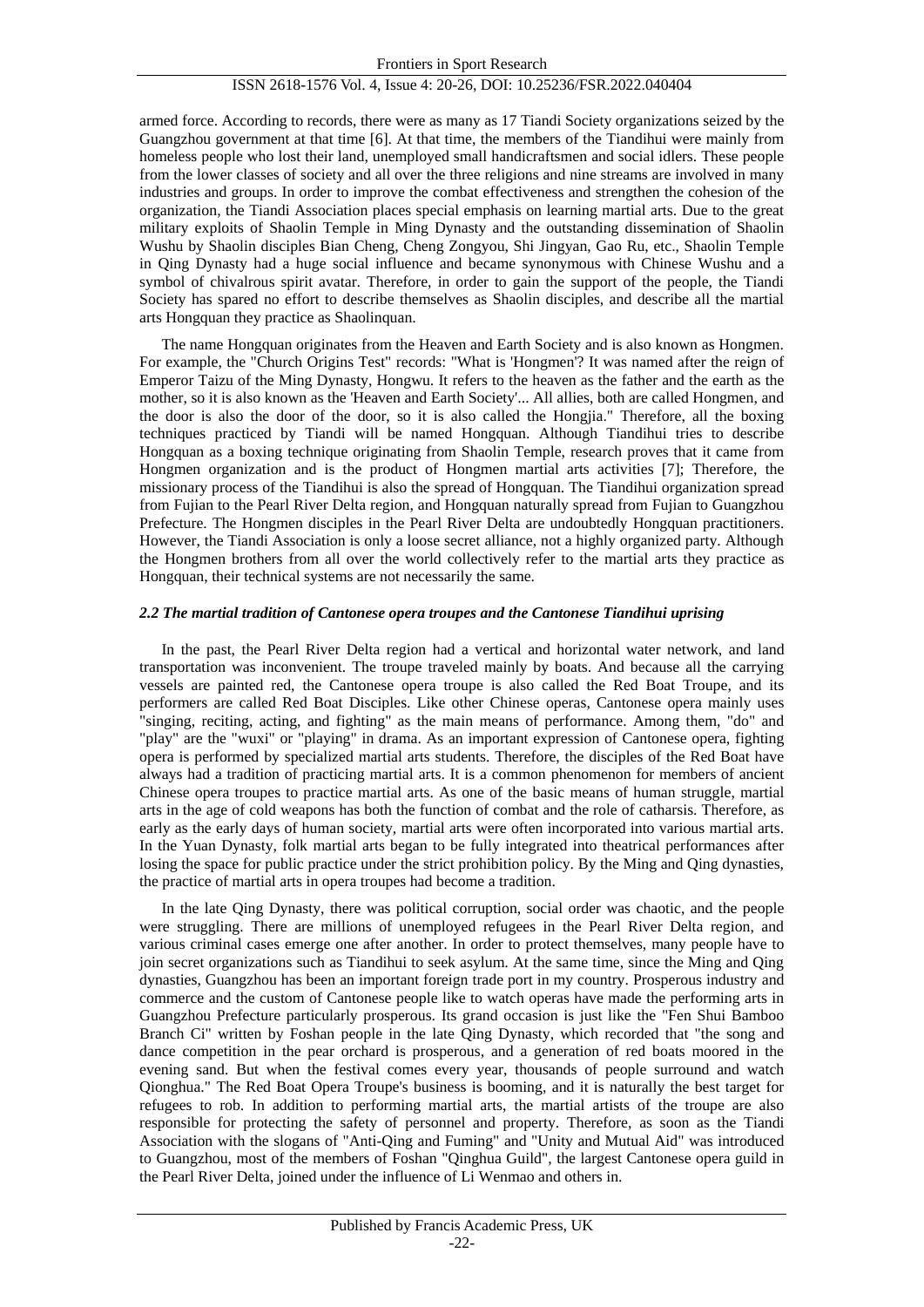Li Wenmao was not only a famous performer of the Cantonese opera troupe in the late Qing Dynasty, but also a martial arts leader of Qionghua Guild Hall. He is also the main founder and leader of Foshan Tiandi Club[8]. He organized the three armies with the martial arts artists in the play as the backbone, and in July 1854 launched the Guangdong Tiandihui uprising [9]. The insurgent army quickly captured more than 40 counties in Fuzhou within a few dozen days, but in the end, it was forced to move to Guangxi after barely holding on for more than 7 months under the counterattack of the Qing army in Guangzhou. According to Ren Junsan, the person in charge of the Cantonese Opera Guild Organization "Bahe Guild Hall", there were more than 1,000 artists from Qionghua Guild Hall who followed Li Wenmao's uprising at that time. The uprising lasted for 11 years (1854.6-1864.5), which dealt a heavy blow to the Manchu Qing regime, but when they evacuated from Guangdong, the Qing court immediately launched a hunt for the bandits. According to records, hundreds of thousands of people were arrested in the Pearl River Delta region at that time [10]. In the fifth year of Xianfeng (1855), Cantonese opera was banned by Tiandihui, Qionghua Guild Hall was destroyed, almost all the suspected insurgents were hunted down, and the surviving artists hid incognito everywhere.

#### **3. The Legend and Historical Facts of Wing Chun Boxing**

#### *3.1 The martial arts masters in the Cantonese opera class after the Tiandihui uprising*

The characters in the legend of Wing Chun have obvious identities. Most of its founders and early successors are set as "Shaolin disciples" or "Heaven and Earth Society members" with strong rebellious spirit and glorious heroic deeds. From Langui, the legend of Wing Chun has returned from the transcendent "heroism" to the "secular society". At present, the mainstream theory of the inheritance of Wing Chun in the later period is: Liang Botao, the legendary nephew Liang Langui, the husband of Yan Yongchun; Chen Huashun biography Chen Rumian, Wu Zhongsu and Ip Man and others, Ip Man biography Bruce Lee, Liang Shaohong, Liang Ting and so on [11] .

"Lan Gui" and "Hua Bao" are the heroes of Cantonese Opera ZTE. There are indeed people in history, but they are both stage names rather than real names. At present, little is known about Huabao, while Lan Gui has a simple record. Lan Gui (1813-1886), whose original name was Xu Guiyou, scientific name Xianchang, was originally from Longguibeicun, Guangzhou. He began to study in Guangzhou at the age of 10 and later became a famous actor in Cantonese opera [12]. He is a "playing martial artist" and "Er Hua Mian" in the troupe, and changed his name to Lan Gui (1855) after the Guangdong Tiandihui uprising army moved to Guangxi and Cantonese opera was banned. Around the seventh or eighth year of Xianfeng (1857-1858), although the ban on Cantonese opera was still not lifted at that time, because the Cantonese opera class changed to the Jingban guise class has become more and more prosperous, the supply of Cantonese opera talents exceeded the demand. Therefore, profiteers have set up a special Cantonese Opera talent training organization "Cantonese Opera Class". At that time, there were as many as 17 or 8 classes in Guangzhou Yifu alone teaching children's arts. According to Ren Junsan's recollection: "The 'boy class' usually consists of seven masters who are divided into four groups to teach. Among them, two martial arts masters are responsible for the teaching of martial arts such as Wusheng, Xiaowu, Erhuamian, Liufen and Wujunhu. Artists from the former Qionghua Guild Hall must be hired to teach. At that time, there was a 'Celebrating Yuan Class' in Guangzhou. Surviving artists Lan Gui and Hua Bao and others taught for the master [13]." The Qingshang Yuan class trained five pillars of the Cantonese opera troupe, including Wu Sheng Kuang Xinhua, Xiao Wu Beng Yaqi, Hua Dan Jiao Po Mei, Xiao Sheng Yang Lun, and Ugly Sheng Sheng Gui Bao [14]. It was the efforts of the five of them that marked the reconstruction of the "Bahe Guild Hall", a guild organization of Cantonese Opera ZTE. Guangzhou Qingshangyuan Class was only opened for more than a year and was disbanded with the death of the owner, Wu Ziyuan. Later, Lan Gui held the "Qing Shangyuan" children's class in the former residence of Longguibei Village [15]. The boys' class was held until 1884, two years before Lan Gui's death.

Although Ren Junsan did not elaborate on the teaching content of the Cantonese Opera class, according to the experience of Lan Gui and Hua Bao and other surviving artists of the former Qionghua Guild Hall, it can be seen that as members of the former Tiandi Guild, they must have generally learned Hongquan. Later, as the main martial arts masters of the Cantonese Opera class, they will certainly spare no effort to continue to inherit the Hong Quan that they depend on for their lives. It's just that Hong Quan at that time has been renamed Wing Chun. This can also be proved from the legends related to Wing Chun. While legend is not historical fact, it is a reflection of fact.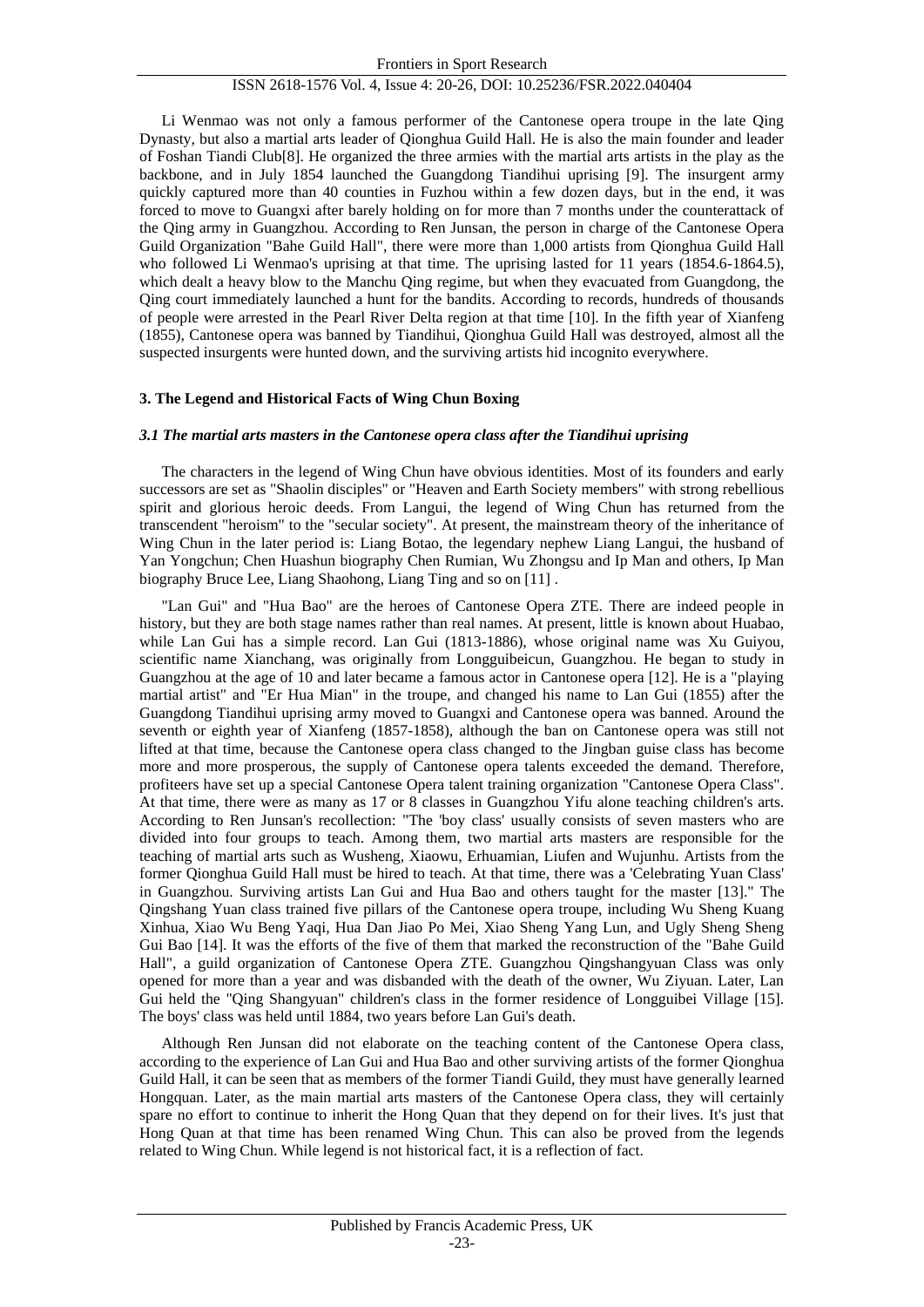#### *3.2 The origin and technical form of Wing Chun*

A legendary storyline doesn't represent the truth, its meaning lies in what's hidden behind its structure. As far as the legends of Wing Chun are concerned, they are not true in the plot but are a true reflection of historical facts. The Tiandihui organization originated in Fujian began to spread to Guangdong during the Jiaqing period. According to the "Recording of Supplementary Records", it is recorded that Chen Linan, a native of Tong'an, Fujian, came to Guangdong to work in the first month of Jiaqing six years [16]. By the Xianfeng period, the Heaven and Earth Society had become a common practice in the Pearl River Delta region of Guangdong. The members of Tiandihui not only practice martial arts generally, but they also call the martial arts they practice Hongquan or Shaolin Boxing no matter what they practice [17].

In order to improve their business and strengthen their combat capabilities, the members of the Cantonese opera troupe who were originally martial artists joined the Tiandi Association under the leadership of Li Wenmao and practiced Hong Quan. The Hongquan of Tiandihui is a broad concept of martial arts, rather than a specific technical system. The martial arts practiced by each branch and faction are not necessarily the same. This can also be proved from the complexity and variety of Hongquan Taolu drills today. The members of the troupe who survived the failure of the Guangdong Uprising of Tiandihui changed the name of the Hongquan they used to practice in order to hide from the public. They are naturally very familiar with the legend of Tiandihui and renamed Hongquan as Yongchunquan according to the story of the destruction of Southern Shaolin and the refuge of Shaolin disciples in Yongchun. This can also be proved from the technical form of the two. So far, many of the typical movements and terminology of Wing Chun are still highly similar or even identical to Hong Quan. For example, there are both: the typical two-toed pincer; the basic footwork triangle; the basic terminology long bridge, short bridge and bridge hand; the typical exercise equipment wooden man pile. In addition, Hongquan has "seven and a half sticks", and Wing Chun also has "six and a half sticks". Hongquan routines are created by imitating the action patterns of "dragon, tiger, lion, leopard, snake, crane, elephant, horse, monkey", while Wing Chun is mainly based on the action pattern of "snake and crane" competing. . Because the practice and use scenes of Wing Chun are mainly located in small spaces such as boats and stages, the action structure is restrained and the temperament type is similar to the reserved female behavior characteristics, so that the original "Yongchun", which was originally a place name, was personified and finally built into a legend of Wing Chun Chuang Quan said.

#### *3.3 The significance of the legend and an important time node for the independent inheritance of Wing Chun*

As far as the legend of Wing Chun is concerned, it is very obvious that the general Chuangquan legend model of traditional Chinese martial arts is applied. Through ingenious appendages, fictional characters and real events are combined to construct a story system that is both true and false and highly contagious, and finally achieves a "true and false, sometimes false, and true, and there is no action" effect. These legends that are difficult to distinguish between true and false, full of national emotions and mysterious colors undoubtedly played an extraordinary role in the early spread and development of Wing Chun. The legend has not only successfully shaped Wing Chun into a boxing style derived from a famous martial art, but also the legendary heroes have set a shining example for those who follow. This is very beneficial to constrain the behavioral norms of its disciples, improve their self-identity and strengthen the cohesion of the sect. At this time, the storyline is no longer important, and the technical system can be continuously improved in continuous iterations and finally form a unique combat style.

Today, although most of the characters in the legend of Wing Chun are no longer available, according to the history of the Tiandi Association, Hongquan was introduced to Dajiwei, Foshan, Guangzhou, about 220 years ago during the Jiaqing period (1796-1820). The survivors of Qionghua Guild Hall renamed the Hongquan they practiced as Wing Chun after the Tiandihui rebels left Guangdong (1855), so Wing Chun officially appeared less than 170 years ago. The Cantonese opera troupe martial artist who survived after the Tiandihui uprising left Guangdong was forced to change his name because he dared not mention the word Hongquan again. As the martial arts artist of the former Qionghua Guild Hall and the martial arts master of the Cantonese Opera class, Lan Gui and Hua Bao, who have been incognito for a long time, are the parties to the Hongquan renaming Wing Chun event and the main founders of the later Wing Chun technical system heir. According to the iconic Wing Chun training equipment "Wing Chun" standing on the bow of the Red Boat miniature model of the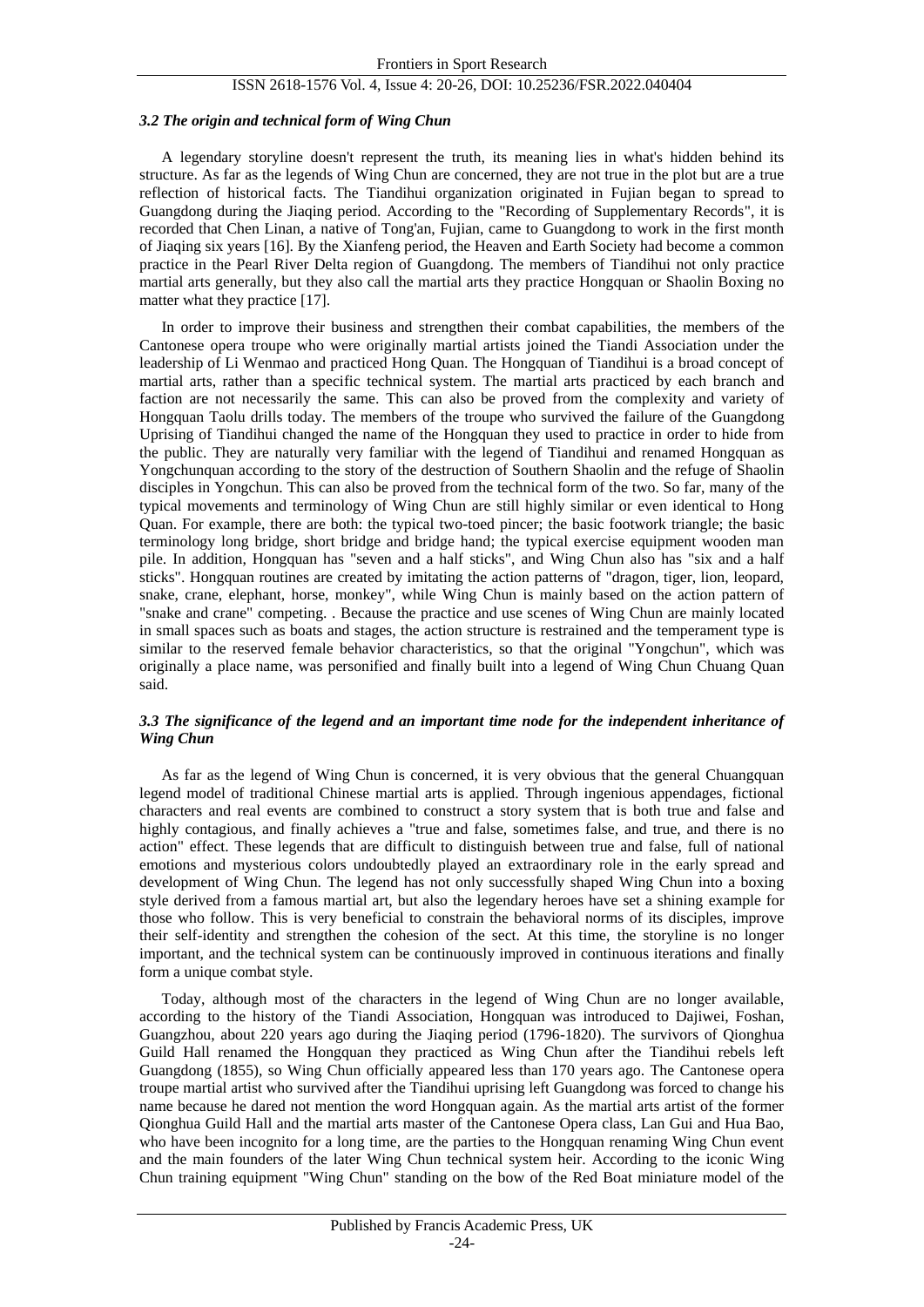Foshan Cantonese Opera Museum, it can be seen that after the failure of the Tiandihui Guangdong Uprising, Wing Chun was mainly secretly inherited in the Red Boat troupe [18]. In order to protect themselves from the surviving artists at that time, they quickly distanced themselves from the "Qiong Hua Guild Hall", and under the leadership of Lan Gui and others, the "Bahe Guild Hall" was established as a new guild organization for the Cantonese opera troupe. According to Ren Junsan's recollection: "The word 'eight' means the separation of the herringbone, and 'harmony' means that harmony is precious. 'Bahe' implies the separation of Cantonese opera practitioners from the Qionghua Guild Hall, which led the Guangdong Tiandihui uprising. ". At the same time, Cantonese opera performers returned to their old jobs under the guise of Peking opera. Therefore, the practice of martial arts by the disciples of the Red Boat was tacitly approved by the imperial court.

In the inheritance of Wing Chun, Liang Zan, a famous doctor in Foshan, is recognized as an important figure in carrying forward Wing Chun. Since then, Wing Chun was no longer limited to Cantonese opera troupes and began to spread to the outside world. Ryazan was previously restricted by the ban, and Wing Chun could only be passed on secretly in Cantonese opera troupes. Ryazan began to draw a clear line between the "Bahe Guild Hall" and the "Qiong Hua Guild Hall", and the disciples of the Red Boat were no longer regarded by the imperial court as remnants of the Heaven and Earth Association, so the boxers gradually broke the restrictions of blood and industry barriers and began to teach boxing for a fee. . Later, because of the high fee for Wing Chun, it was even called "Young Master Fist" and it entered the public eye, and finally became famous in martial arts with the efforts of wealthy children such as Ip Man and Xiao Lilong.

#### **4. Conclusion**

To sum up, Wing Chun originated from Hong Quan secretly practiced by artists from the "Qiong Hua Guild Hall", a branch of the Guangzhou Futiandi Association in the late Qing Dynasty. Cantonese opera was banned after the failed uprising of the Guangdong Tiandihui. In order to conceal the surviving artists, the original Hongquan practiced was renamed Wingchun and continued to be passed down. After the relaxation of the ban, Wing Chun, which has become quite distinctive, has gradually developed into a unique boxing system with the public teaching of artists from the original Qionghua Guild Hall. Although the legend of Wing Chun does not match the historical facts, they are of great significance to the inheritance of Wing Chun.

#### **References**

*[1] Li Zhaoxu. The origin and formation of Guangdong Wing Chun Boxing [J]. Cultural Heritage, 2017, (2): 145-146.*

*[2] Zhou Weiliang. The dialectics of the historical data of Shaolin Temple in Fujian——Also on the*  historical origin of Southern Shaolin [J]. Chinese Wushu Research, 2018, 7(1): 10-11.

*[3] Cheng Dali. A Brief History of Shaolin Wushu [M]. Beijing: Religious Culture Press, 2016: 168.*

*[4] Zhou Weiliang. Research on Southern Fujian Shaolin in the context of Wushu culture and party culture [J]. Journal of Capital Institute of Physical Education, 2006, 18(6): 4.*

*[5] Huang Yangui. Guangdong Tiandi Society in the mid-nineteenth century [J]. Academic Research, 1963, (1): 22.*

*[6] Lei Dongwen. The social roots of the revival of the Heaven and Earth Society in Guangdong during the Jiaqing Period [J]. Guangdong Social Sciences, 2001, (1): 86.*

*[7] Zhou Weiliang. Also on the formation of the Shaolin story of Tiandihui and its influence on traditional martial arts [J]. Journal of Beijing Institute of Physical Education, 1991 (4): 97.*

*[8] Shao Huili, Li Zhaoxu, etc. The History and Reality of Guangfu Hongquan's Inheritance Context [J]. Wushu Research, 2017, 2(11): 54.*

*[9] Pan Fulin. "Player" Li Wenmao is king [J]. Lingnan Literature and History, 1996, (3): 31-32.*

*[10] Lin Zhijie. Commentary on the Dacheng Kingdom Uprising during the Taiping Heavenly Kingdom [J]. Guangxi Social Sciences, 1999, (5): 102.*

*[11] Liang Shaohong. Sixty Years of Wing Chun [M]. Beijing: People's Literature Publishing House, 2018: 57-60.*

*[12] Chen Ping, Chen Suiqi, etc. The owner of Xianchang Shushe (Part 2) [J]. Nanguo Hongdou, 2017, (1): 26.*

*[13] Ren Junsan. Qionghua Bahe History and Lazaji [J]. Nanguo Hongdou, 2000, (2-3): 58.*

*[14] Cui Songming. Lan Gui, the sage of Bahe Guild Hall [J]. Nanguo Hongdou, 2017, (1): 19-22.*